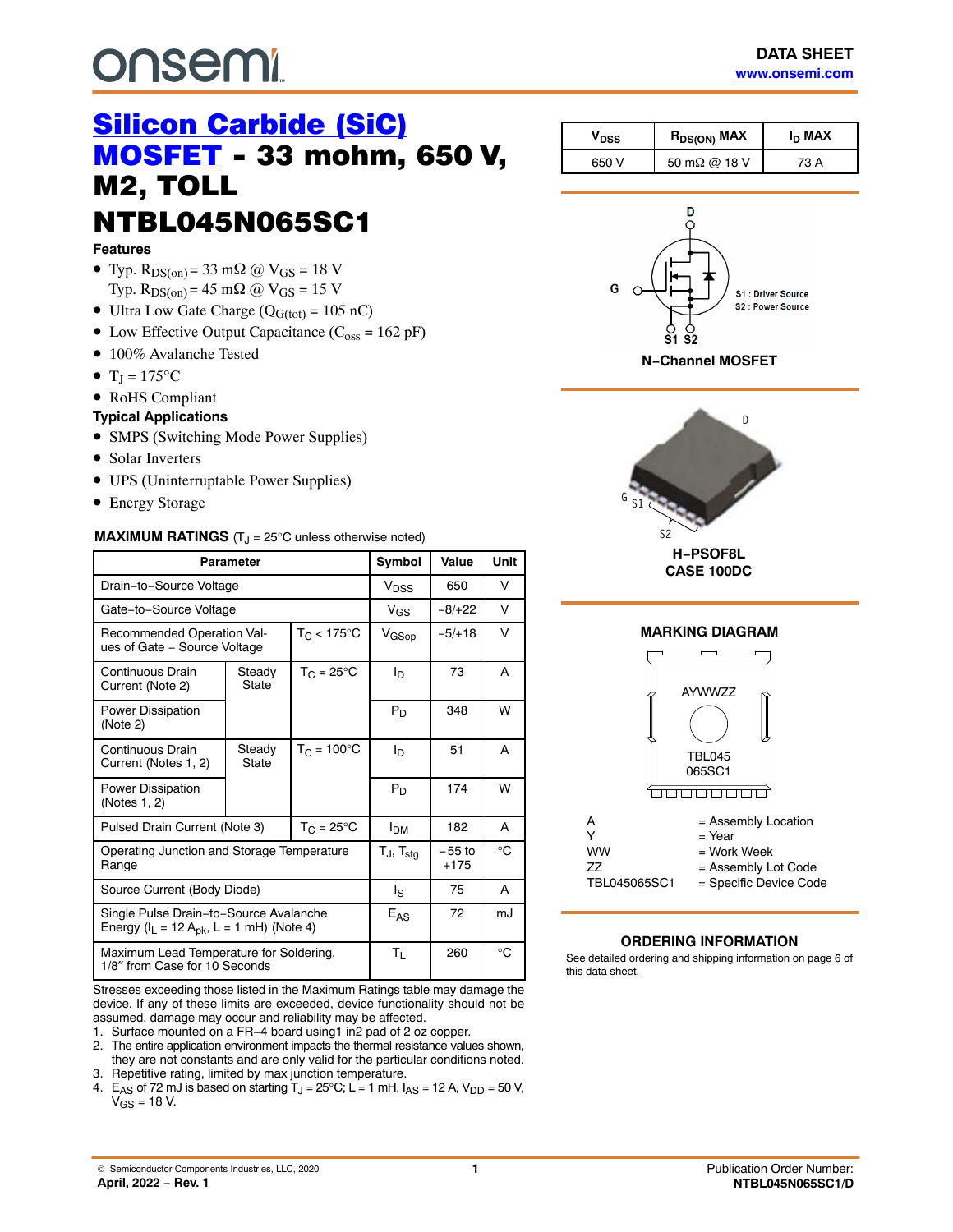#### **THERMAL CHARACTERISTICS**

| Parameter                                       | Symbol                                    | Max  | Units |
|-------------------------------------------------|-------------------------------------------|------|-------|
| Junction-to-Case - Steady State (Note 2)        | $\mathsf{R}_{\theta\mathsf{J}\mathsf{C}}$ | 0.43 | ℃⁄W   |
| Junction-to-Ambient - Steady State (Notes 1, 2) | $R_{\theta JA}$                           | 43   | ℃⁄W   |

#### **ELECTRICAL CHARACTERISTICS** (T<sub>J</sub> = 25°C unless otherwise stated)

| <b>Parameter</b>                                                    | Symbol                | <b>Test Condition</b>                                 |                                                                   | Min  | Typ            | Max          | Unit      |
|---------------------------------------------------------------------|-----------------------|-------------------------------------------------------|-------------------------------------------------------------------|------|----------------|--------------|-----------|
| <b>OFF CHARACTERISTICS</b>                                          |                       |                                                       |                                                                   |      |                |              |           |
| Drain-to-Source Breakdown Voltage                                   | $V_{(BR)DSS}$         | $V_{GS} = 0 V, I_D = 1 mA$                            |                                                                   | 650  |                |              | V         |
| Drain-to-Source Breakdown Voltage<br><b>Temperature Coefficient</b> | $V_{(BR)DSS}/T_J$     |                                                       | $I_D$ = 20 mA, refer to 25°C                                      |      | 0.15           |              | $V$ /°C   |
| Zero Gate Voltage Drain Current                                     | $I_{\rm DSS}$         | $V_{GS} = 0 V$                                        | $T_J = 25$ °C                                                     |      |                | 10           | μA        |
|                                                                     |                       | $V_{DS} = 650 V$                                      | $T_{\text{J}} = 175^{\circ}C$                                     |      |                | $\mathbf{1}$ | mA        |
| Gate-to-Source Leakage Current                                      | lgss                  |                                                       | $V_{GS}$ = +18/-5 V, $V_{DS}$ = 0 V                               |      |                | 250          | nA        |
| <b>ON CHARACTERISTICS</b>                                           |                       |                                                       |                                                                   |      |                |              |           |
| Gate Threshold Voltage                                              | $V_{GS(TH)}$          |                                                       | $V_{GS} = V_{DS}$ , $I_D = 8$ mA                                  | 1.8  | 2.8            | 4.3          | $\vee$    |
| Recommended Gate Voltage                                            | $V_{GOP}$             |                                                       |                                                                   | $-5$ |                | $+18$        | $\vee$    |
| Drain-to-Source On Resistance                                       | $R_{DS(on)}$          |                                                       | $V_{GS}$ = 15 V, $I_D$ = 25 A, T <sub>J</sub> = 25°C              |      | 45             |              | $m\Omega$ |
|                                                                     |                       |                                                       | $V_{GS}$ = 18 V, $I_D$ = 25 A, T <sub>J</sub> = 25 <sup>°</sup> C |      | 33             | 50           |           |
|                                                                     |                       |                                                       | $V_{GS}$ = 18 V, $I_D$ = 25 A, T <sub>J</sub> = 175°C             |      | 40             |              |           |
| Forward Transconductance                                            | <b>g<sub>FS</sub></b> |                                                       | $V_{DS}$ = 10 V, $I_D$ = 25 A                                     |      | 16             |              | S         |
| <b>CHARGES, CAPACITANCES &amp; GATE RESISTANCE</b>                  |                       |                                                       |                                                                   |      |                |              |           |
| Input Capacitance                                                   | C <sub>ISS</sub>      | $V_{GS} = 0 V, f = 1 MHz,$                            |                                                                   |      | 1870           |              | pF        |
| Output Capacitance                                                  | C <sub>OSS</sub>      |                                                       | $V_{DS}$ = 325 V                                                  |      | 162            |              |           |
| Reverse Transfer Capacitance                                        | $C_{\rm RSS}$         |                                                       |                                                                   |      | 14             |              |           |
| <b>Total Gate Charge</b>                                            | Q <sub>G(TOT)</sub>   | $V_{GS} = -5/18$ V, $V_{DS} = 520$ V,<br>$I_D = 25$ A |                                                                   |      | 105            |              | nC        |
| Gate-to-Source Charge                                               | $Q_{GS}$              |                                                       |                                                                   |      | 27             |              |           |
| Gate-to-Drain Charge                                                | $Q_{GD}$              |                                                       |                                                                   |      | 30             |              |           |
| Gate-Resistance                                                     | $R_G$                 |                                                       | $f = 1$ MHz                                                       |      | 3.1            |              | Ω         |
| <b>SWITCHING CHARACTERISTICS</b>                                    |                       |                                                       |                                                                   |      |                |              |           |
| Turn-On Delay Time                                                  | $t_{d(ON)}$           |                                                       | $V_{GS} = -5/18$ V, $V_{DS} = 400$ V,                             |      | 13             |              | ns        |
| <b>Rise Time</b>                                                    | t,                    |                                                       | $I_D$ = 25 A, R <sub>G</sub> = 2.2 $\Omega$ ,<br>Inductive Load   |      | 14             |              |           |
| Turn-Off Delay Time                                                 | $t_{d(OFF)}$          |                                                       |                                                                   |      | 26             |              |           |
| Fall Time                                                           | t <sub>f</sub>        |                                                       |                                                                   |      | $\overline{7}$ |              |           |
| Turn-On Switching Loss                                              | $E_{ON}$              |                                                       |                                                                   |      | 47             |              | μJ        |
| Turn-Off Switching Loss                                             | E <sub>OFF</sub>      |                                                       |                                                                   |      | 33             |              |           |
| <b>Total Switching Loss</b>                                         | $E_{TOT}$             |                                                       |                                                                   |      | 80             |              |           |
| SOURCE-DRAIN DIODE CHARACTERISTICS                                  |                       |                                                       |                                                                   |      |                |              |           |
|                                                                     |                       |                                                       |                                                                   |      |                |              |           |

| Continuous Source-Drain Diode Forward<br>Current        | Isn             | $V_{GS} = -5 V$ , T <sub>J</sub> = 25°C                              |     | 75  |  |
|---------------------------------------------------------|-----------------|----------------------------------------------------------------------|-----|-----|--|
| Pulsed Source-Drain Diode Forward Current I<br>(Note 3) | <b>I</b> SDM    | $V_{GS} = -5 V$ , T <sub>J</sub> = 25°C                              |     | 182 |  |
| Forward Diode Voltage                                   | V <sub>SD</sub> | $V_{GS}$ = -5 V, $I_{SD}$ = 25 A, T <sub>J</sub> = 25 <sup>o</sup> C | 4.4 |     |  |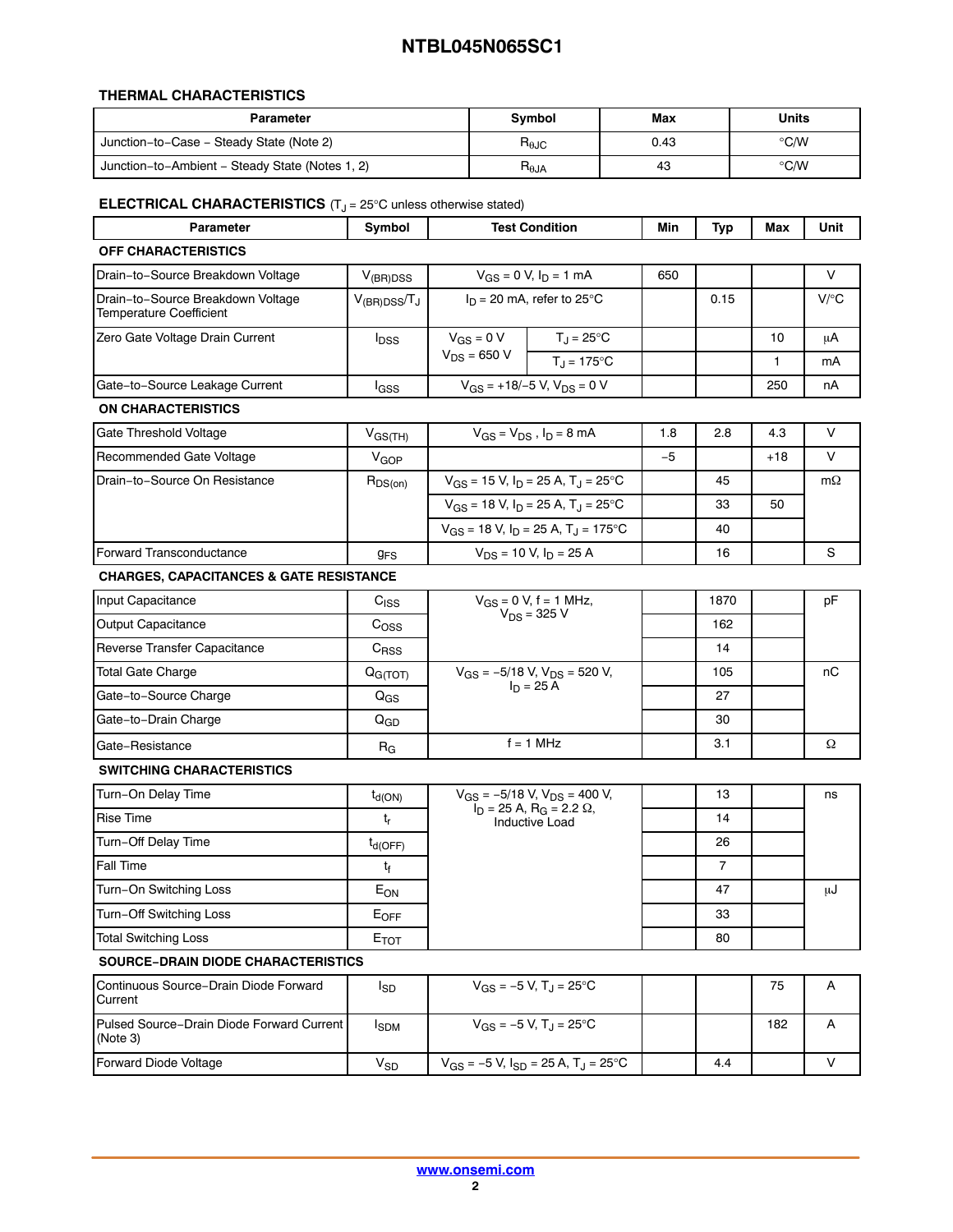#### **ELECTRICAL CHARACTERISTICS** (T<sub>J</sub> = 25°C unless otherwise stated)

| <b>Parameter</b>                          | Symbol           | <b>Test Condition</b>                                         | Min | Тур | Max | Unit |  |  |
|-------------------------------------------|------------------|---------------------------------------------------------------|-----|-----|-----|------|--|--|
| <b>SOURCE-DRAIN DIODE CHARACTERISTICS</b> |                  |                                                               |     |     |     |      |  |  |
| <b>Reverse Recovery Time</b>              | <sup>t</sup> RR  | $V_{GS} = -5/18$ V, $I_{SD} = 25$ A,<br>$dl_S/dt = 1000 A/us$ |     | 20  |     | ns   |  |  |
| Reverse Recovery Charge                   | $Q_{RR}$         |                                                               |     | 108 |     | nC   |  |  |
| <b>Reverse Recovery Energy</b>            | E <sub>REC</sub> |                                                               |     | 4.5 |     | μJ   |  |  |
| Peak Reverse Recovery Current             | <b>IRRM</b>      |                                                               |     | 11  |     | A    |  |  |
| Charge time                               | Ta               |                                                               |     | 11  |     | ns   |  |  |
| Discharge time                            | Tb               |                                                               |     | 8.5 |     | ns   |  |  |

Product parametric performance is indicated in the Electrical Characteristics for the listed test conditions, unless otherwise noted. Product performance may not be indicated by the Electrical Characteristics if operated under different conditions.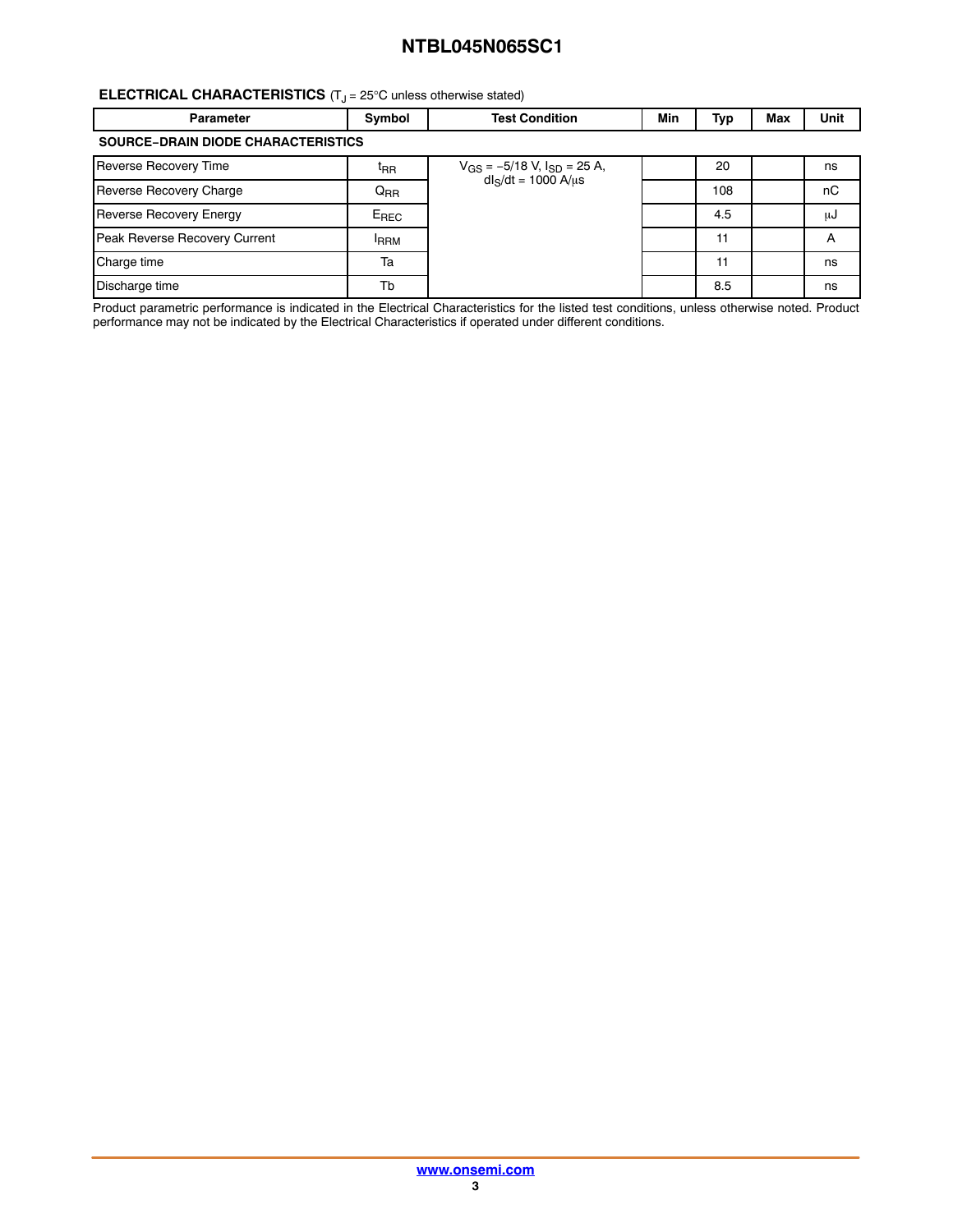#### **TYPICAL CHARACTERISTICS**

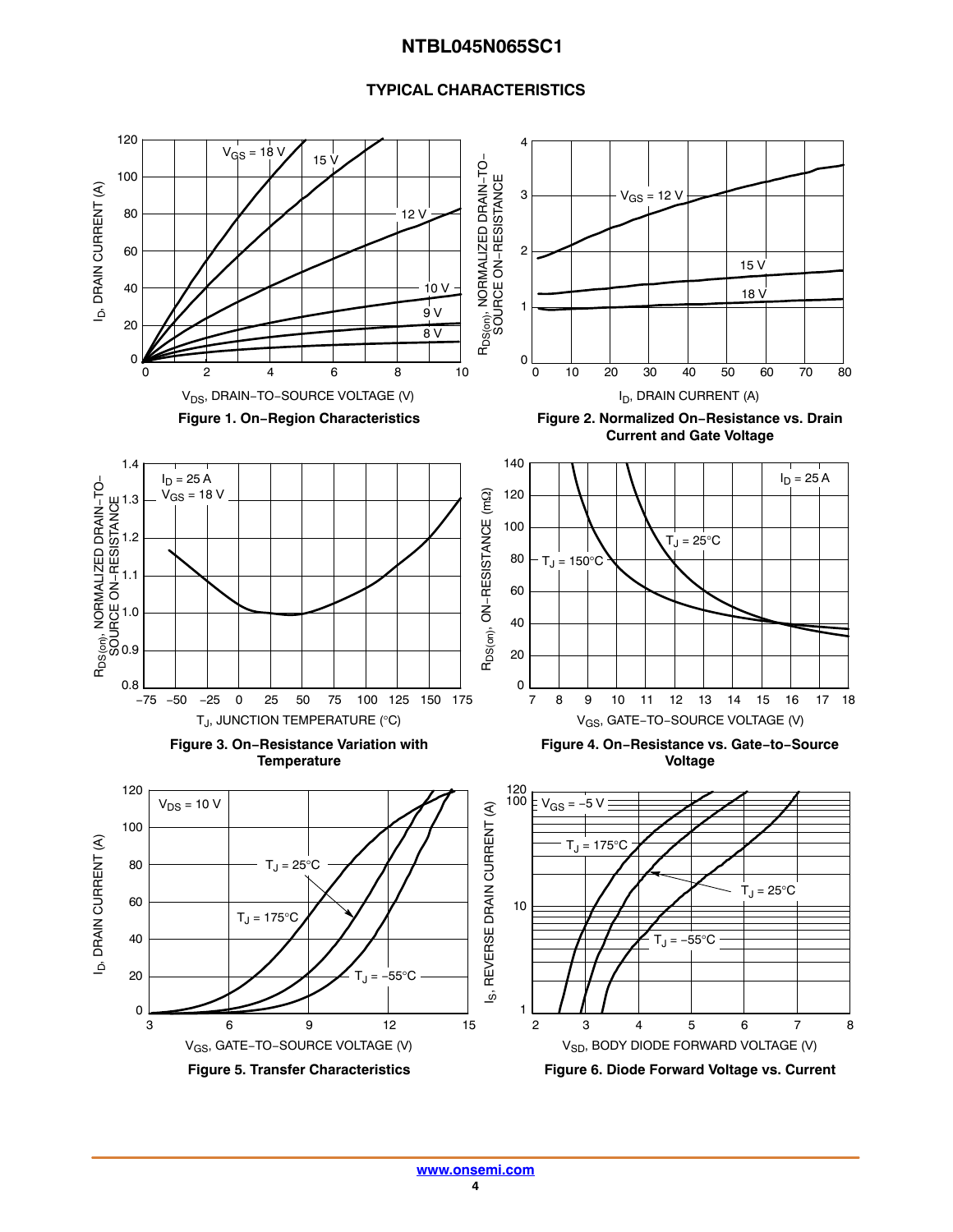#### **TYPICAL CHARACTERISTICS**

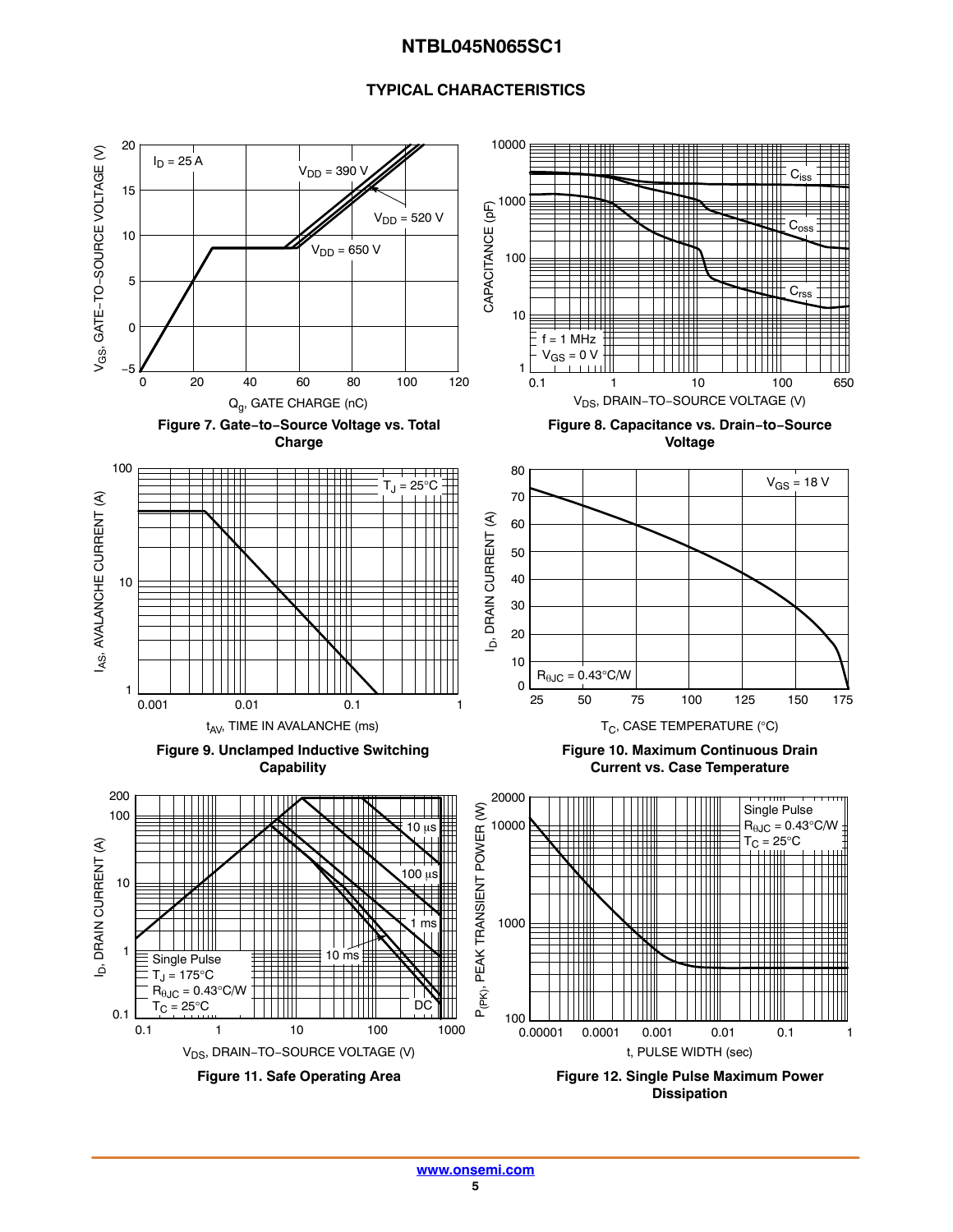#### **TYPICAL CHARACTERISTICS**

<span id="page-5-0"></span>

#### **DEVICE ORDERING INFORMATION**

| Device         | Package  | <b>Chipping</b><br>. . |
|----------------|----------|------------------------|
| NTBL045N065SC1 | H-PSOF8L | Tape & Reel<br>2000    |

†For information on tape and reel specifications, including part orientation and tape sizes, please refer to our Tape and Reel Packaging Specifications Brochure, BRD8011/D.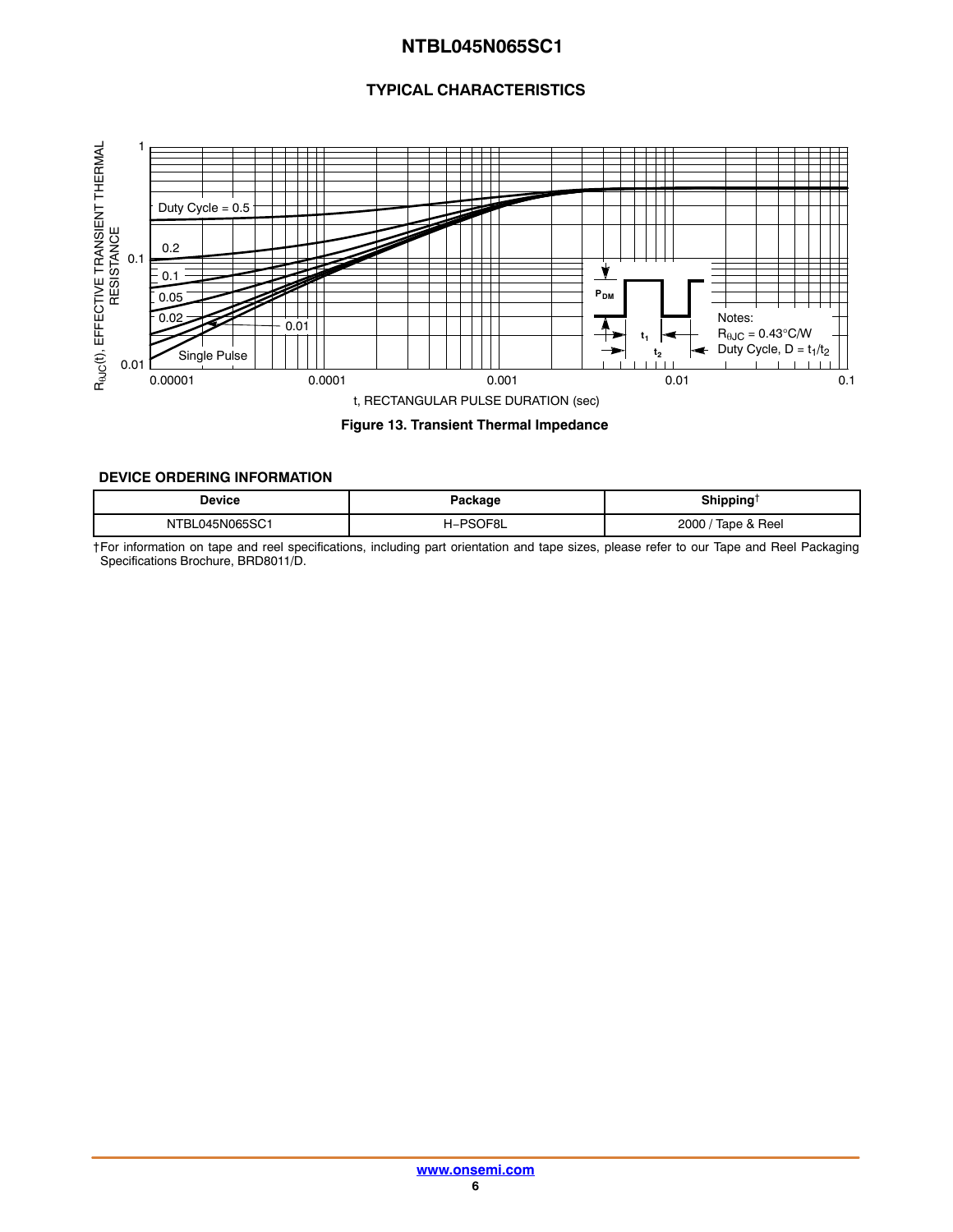#### **PACKAGE DIMENSIONS**

**H−PSOF8L 9.90x11.68, 1.20P** CASE 100DC ISSUE O





#### **BOTTOM VIEW**

NOTES.

- 
- 
- 1. DIMENSIONING AND TOLERANCING PER ASME Y14.5M, 2009.<br>2. CONTROLLING DIMENSION: MILLIMETERS<br>3. COPLANARITY APPLIES TO THE EXPOSED PADS AS<br>WELL AS THE TERMINALS.
- 4. DIMENSIONS D1 AND E1 DO NOT INCLUDE MOLD FLASH,<br>PINENSIONS D1 AND E1 DO NOT INCLUDE MOLD FLASH,<br>PROTRUSIONS, OR GATE BURRS.

| <b>DIM</b>     | <b>MILLIMETERS</b> |       |       |  |  |  |
|----------------|--------------------|-------|-------|--|--|--|
|                | MIN.               | NOM.  | MAX.  |  |  |  |
| A              | 2.20               | 2.30  | 2.40  |  |  |  |
| b              | 0.70               | 0.80  | 0.90  |  |  |  |
| b <sub>1</sub> | 9.70               | 9.80  | 9.90  |  |  |  |
| b2             | 0.36               | 0.46  | 0.56  |  |  |  |
| c              | 0.40               | 0.50  | 0.60  |  |  |  |
| D              | 10.28              | 10.38 | 10.48 |  |  |  |
| D <sub>1</sub> |                    | 3.30  |       |  |  |  |
| E              | 9.80               | 9.90  | 10.80 |  |  |  |
| E <sub>1</sub> | 7.40               | 7.50  | 7.60  |  |  |  |
| E4             | 8.30               |       |       |  |  |  |
| E <sub>5</sub> | 9.49               |       |       |  |  |  |
| e              | 1.20 BSC           |       |       |  |  |  |
| el2            | 0.60 BSC           |       |       |  |  |  |
| н              | 11.58              | 11.68 | 11.78 |  |  |  |
| H1             | 6.55               | 6.65  | 6.75  |  |  |  |
| H <sub>2</sub> | 7.05               | 7.15  | 7.25  |  |  |  |
| H <sub>3</sub> |                    | 3.60  |       |  |  |  |
| H <sub>4</sub> |                    | 3.26  |       |  |  |  |
| K              | 2.70               | 2.80  | 2.90  |  |  |  |
| K1             |                    | 4.18  |       |  |  |  |
| Г              | 1.63               | 1.73  | 183   |  |  |  |
| L1             | 0.60               | 0.70  | 0.80  |  |  |  |
| L2             | 0.50               | 0.60  | 0.70  |  |  |  |
| L3             | 1.10               | 1.20  | 1.30  |  |  |  |
| $\Theta$       | $10^\circ$ REF.    |       |       |  |  |  |